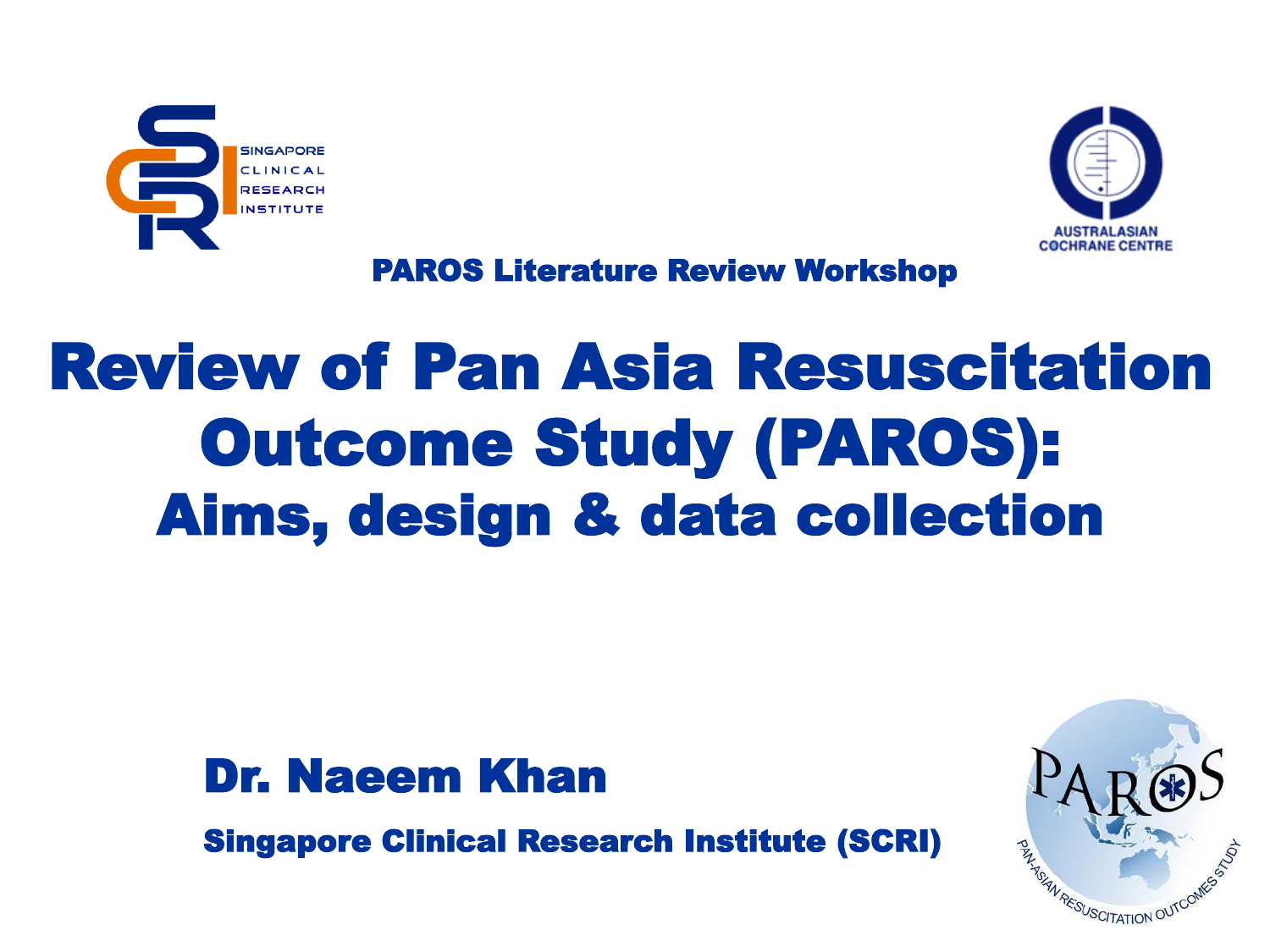





- ◆ Out of Hospital Cardiac Arrest (OHCA) is a global health concern
- $\div$  **Survival rates across Asia are low (1-5%, Singapore** 2%) compared to USA or Europe (up to 40%) (Ong EHM et al 2003)
- **Example 13 Propelity Propelity Propelity Propelity Propelity Propelity Propelity Propelity Propelity Propelity Propelity Propelity Propelity Propelity Propelity Propelity Propelity Propelity Propelity Propelity Propelity** OHCA have been observed and are likely across Asia as well.

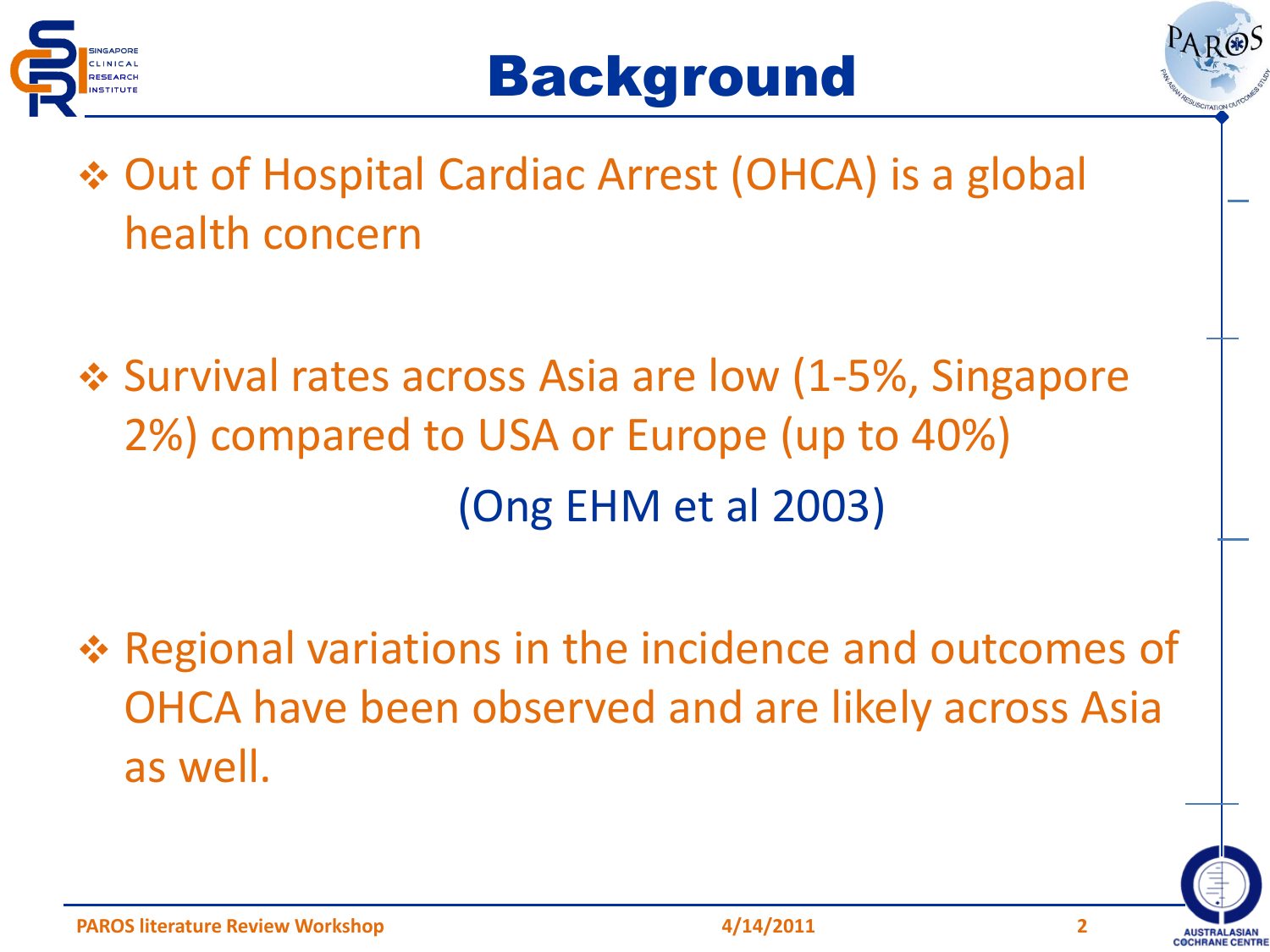





 To identify the major systemic, modifiable factors for OHCA survival in Singapore and Asia Pacific

 To utilize the inherent variations in Asia-Pacific Emergency Medical Services (EMS) systems for analysis of modifiable risk factors and systemic predictors of survival

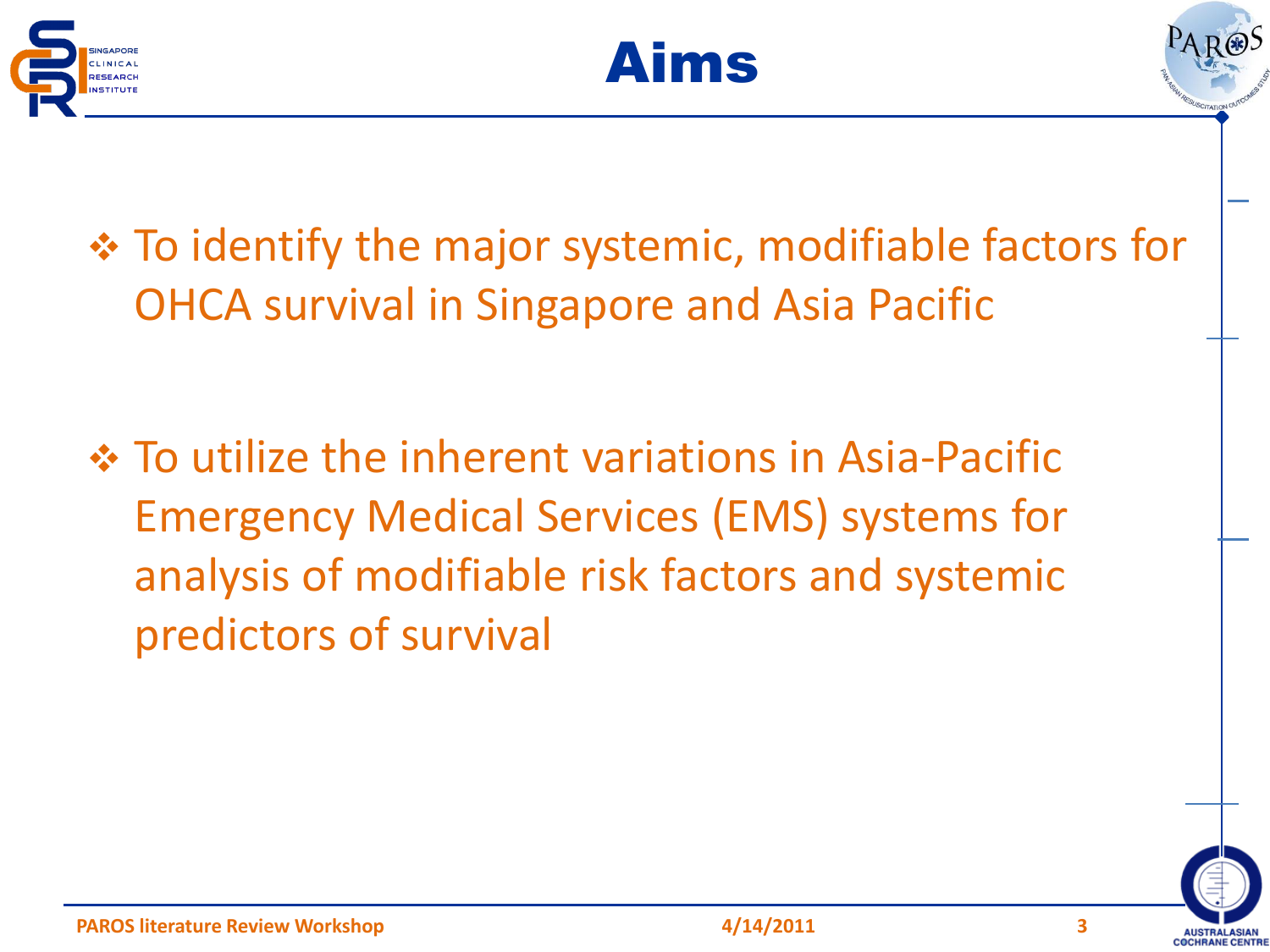



- To enable participating countries to derive relative importance of systemic factors to improve survival from OHCA by:
	- ↑ Bystander Cardiopulmonary Resuscitation(CPR)
	- ↑ Bystander CPR + ↑ Public access defibrillation
	- $\triangleright$  basic life support (BLS) EMS system +  $\downarrow$  Response times
	- Developing advanced life support (ALS) EMS
	- $\triangleright$  Specialized post-resuscitation care
- To provide basis for a major multi-site, intervention trial to improve survival rates for OHCA in Singapore and across Asia

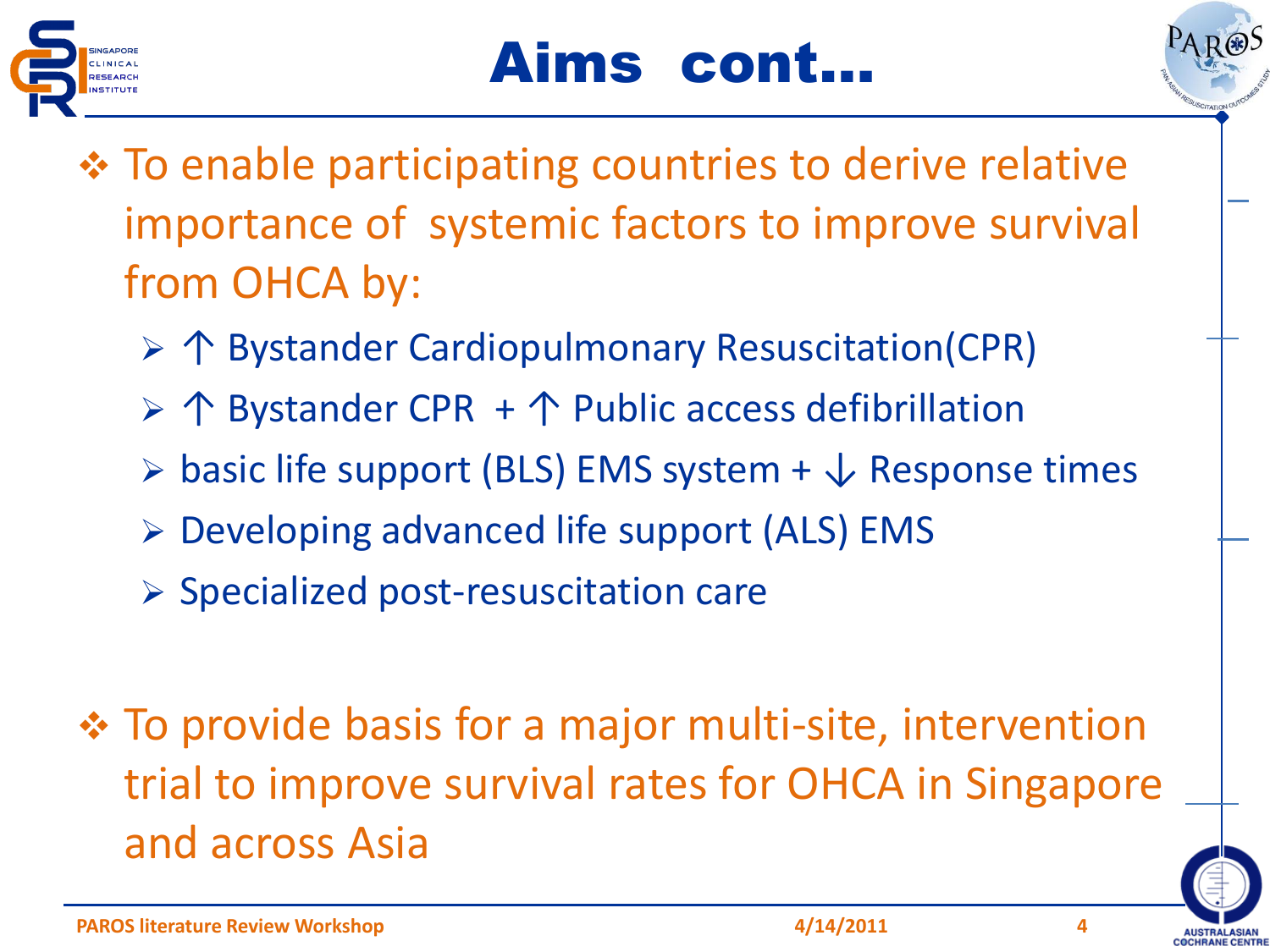



- **Ex** To describe the true population based incidence of OHCA across different countries
	- $\triangleright$  By excluding some OHCAs, the true population based incidence will be underestimated
- To describe regional variations in the incidence and outcome of OHCA across Asia and beyond
- To compare EMS outcomes for OHCA across regions

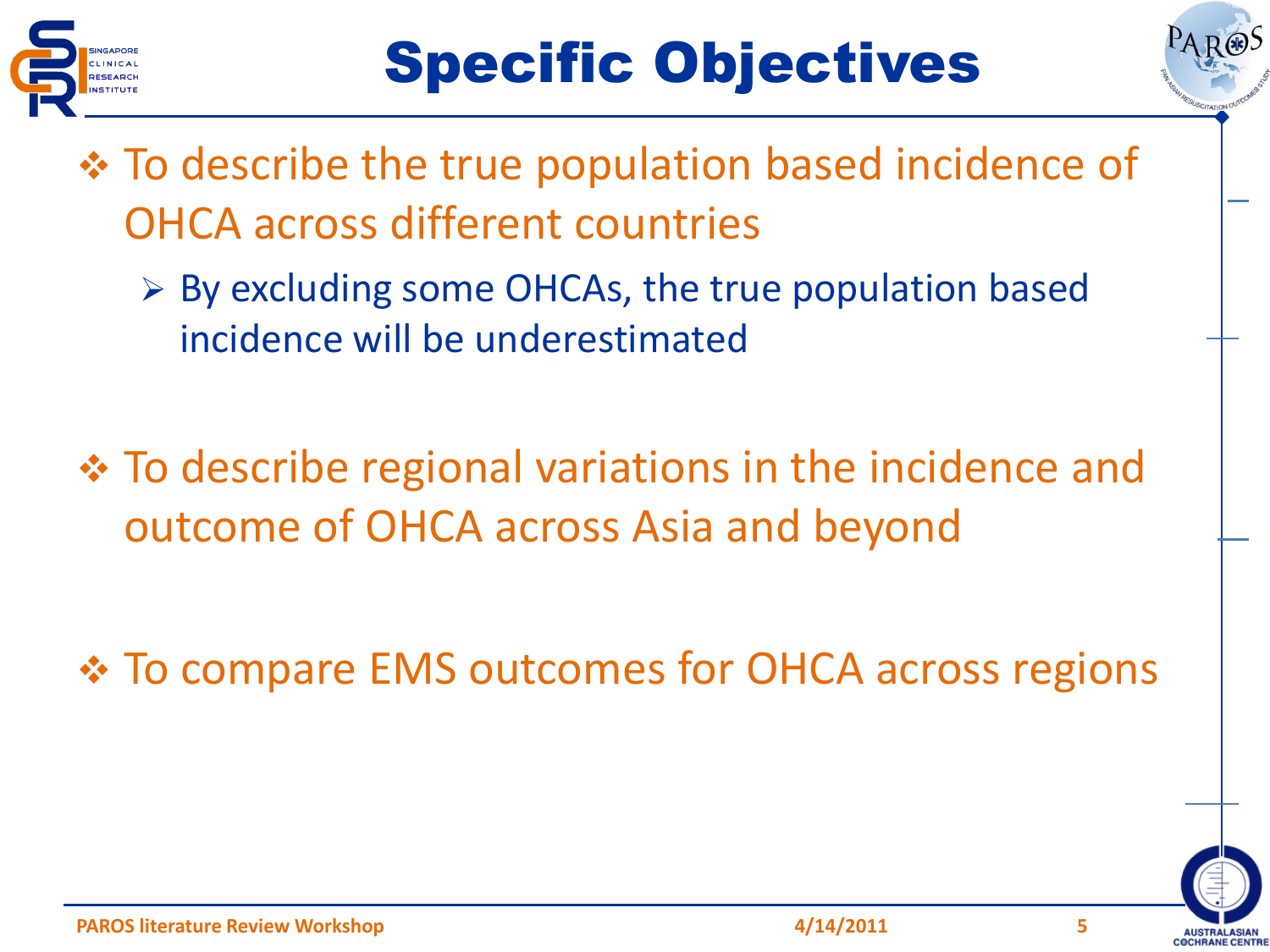



- **\* To understand the etiology and preventable risk** factors for OHCA and predictors of survival across Pan-Asia
	- $\triangleright$  Is the etiology & risk factors for OHCA different than other **CVDs**
	- $\triangleright$  The excluded OHCAs may have severe degree of risk factors, so the magnitude of risk may be underestimated
- To understand geospatial and temporal occurrence of OHCA across regions
- $\div$  **To study differences in the occurrence of OHCA** between North American and Asia-Pacific populations

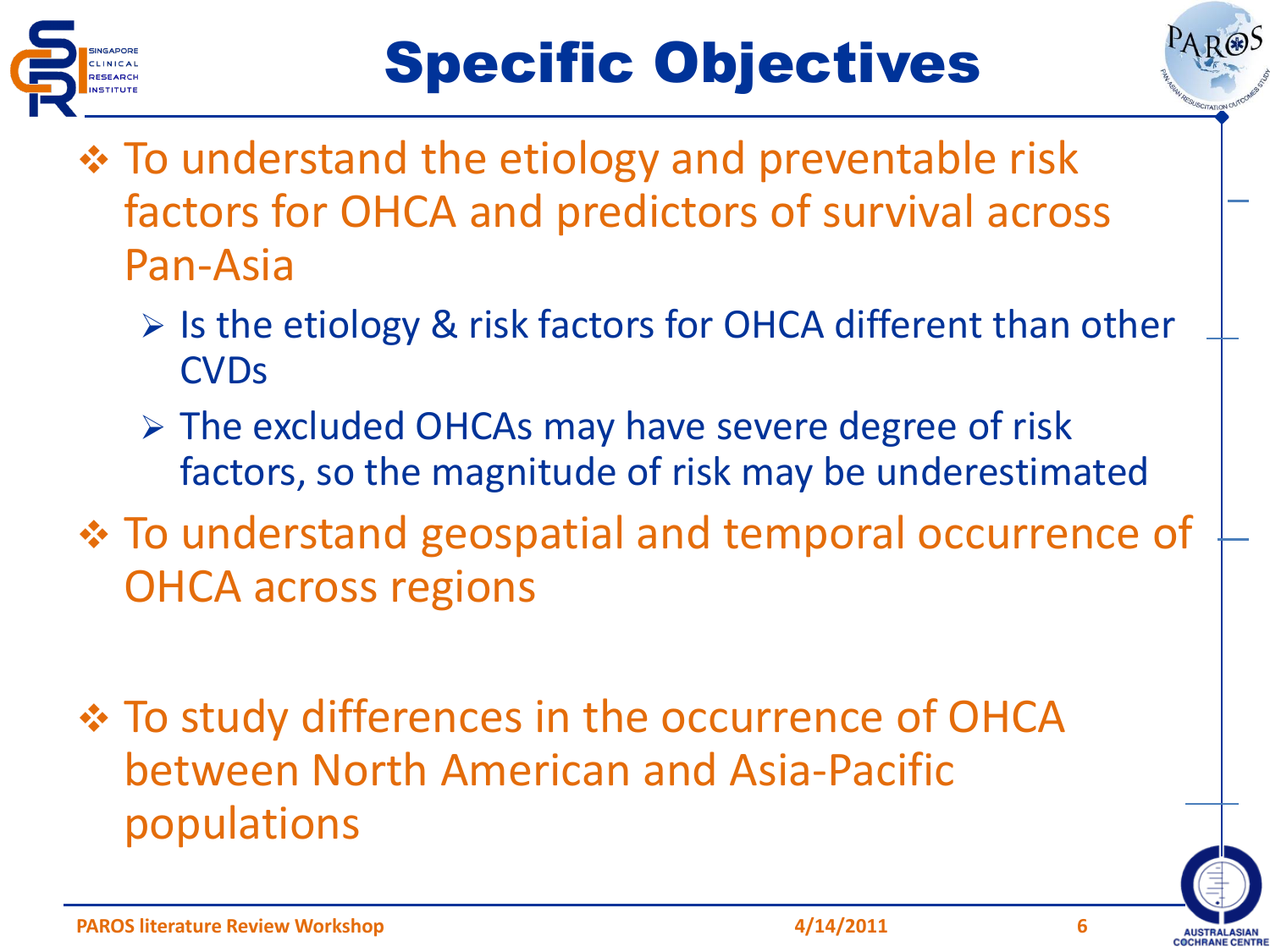





## **International Multicenter cohort study**

# **Inclusion criteria:**

OHCA patients conveyed by EMS/presented at Emergency Departments (Eds) as confirmed by the absence of pulse, unresponsiveness and apnea

## **Exclusion criteria:**

immediately pronounced dead, and for whom resuscitation is not attempted including decapitation, rigor mortis, and dependent lividity

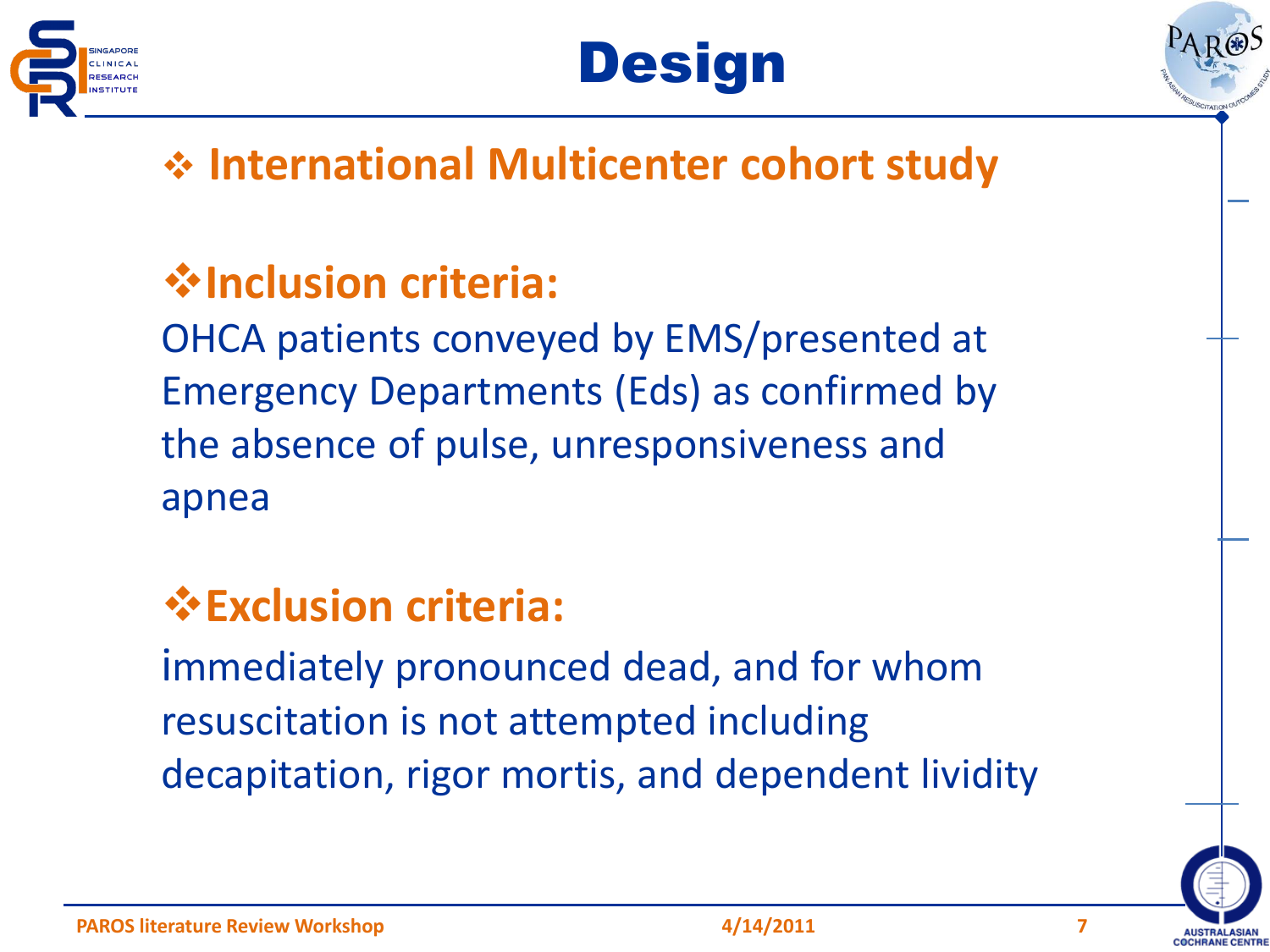



## **Standardization to facilitate comparison**

- Adopts common taxonomy (Utstein recommendation)
- $\triangleright$  Outcomes reporting (Utstein style\*) across the **Network**

# **Advantages:**

- Large sample size
- International nature
- $\triangleright$  De-identified data (to facilitate sharing)

\* The Utstein style is a standardized reporting format for OHCA that has been adopted by the International Liaison Committee on Resuscitation (ILCOR).

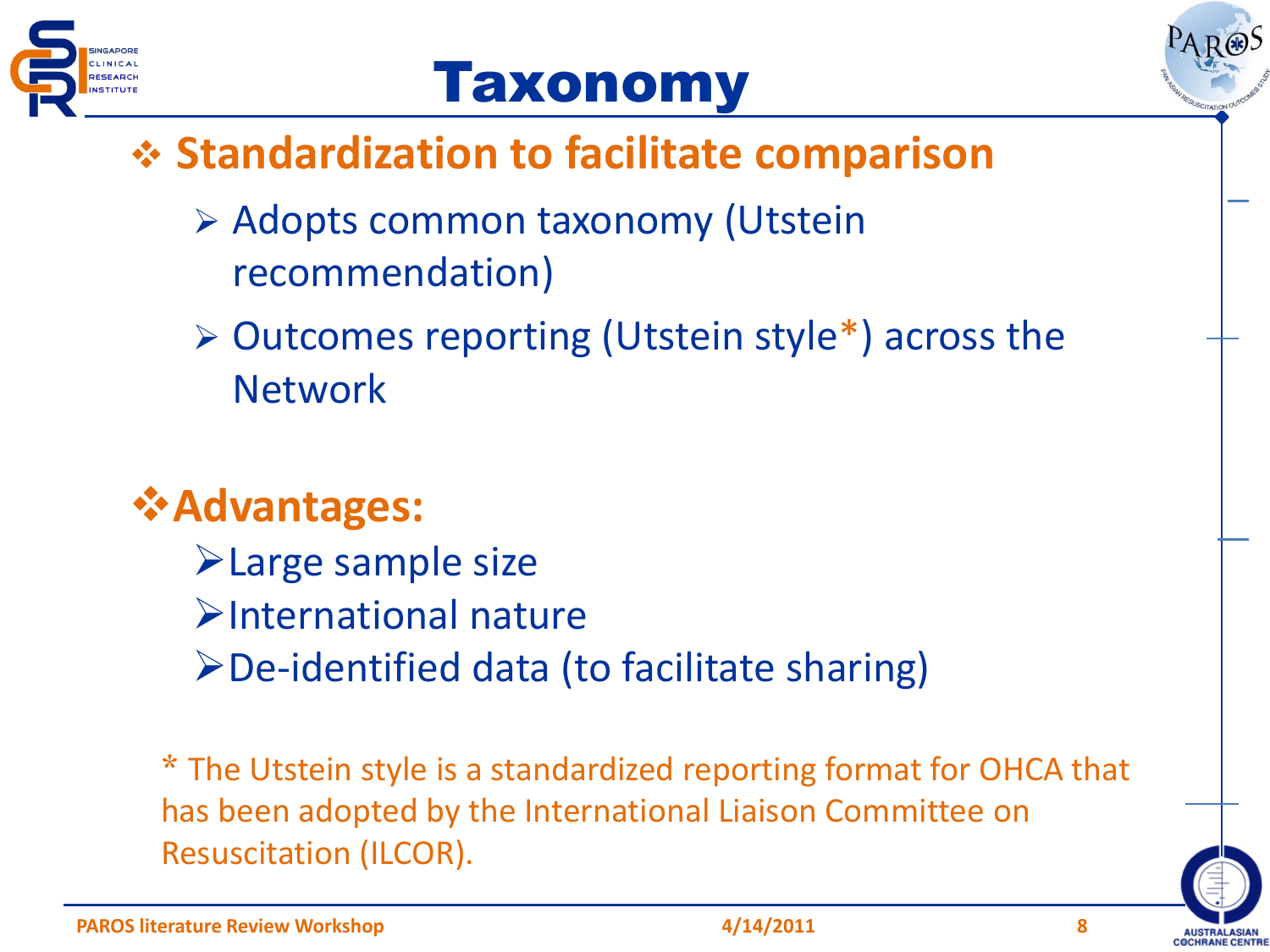





### **Primary outcome:**

- $\triangleright$  Survival to hospital discharge or survival to 30 days post cardiac arrest
- **Secondary outcomes:**
	- $\triangleright$  Return of spontaneous circulation (EMS outcome)
	- $\triangleright$  Survival to hospital admission (EMS outcome)
	- $\triangleright$  Neurological status on hospital discharge or on 30<sup>th</sup> day post cardiac arrest, if not discharged
	- Quality of Life assessment for survivals

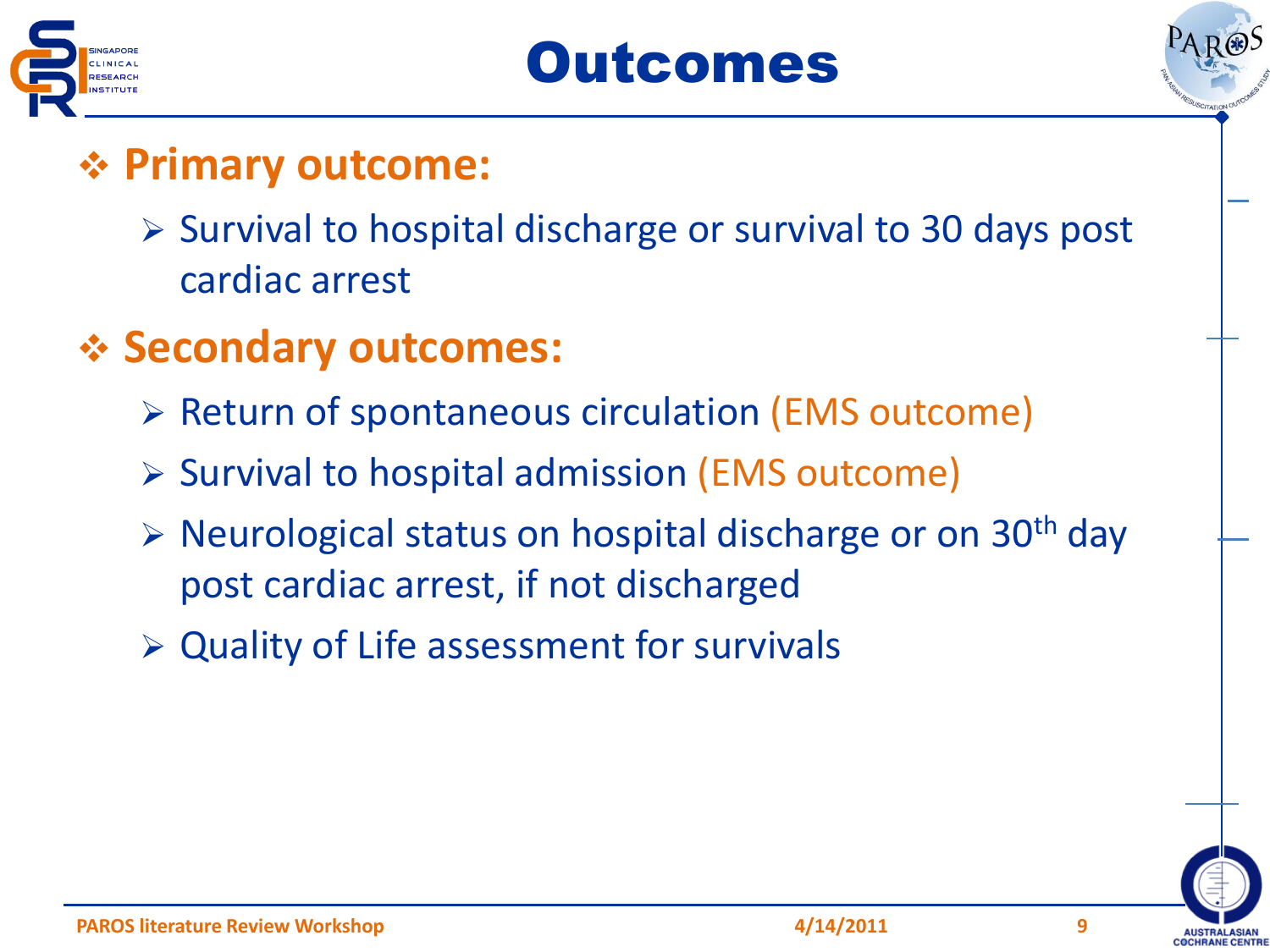



## **❖ Variables collected relate to:**

- **► Bystander CPR**
- $\triangleright$  Public Access Defibrillation
- $\triangleright$  Response times
- $\triangleright$  Advanced life support
- $\triangleright$  Specialized post-resuscitation care
- Glasgow-Pittsburg Outcome Categories (Cerebral Performance Category and Overall Performance Category)
- $\triangleright$  European Quality of Life 5 Dimensions (EQ-5D) Health Dimensions and Visual Analog Scale

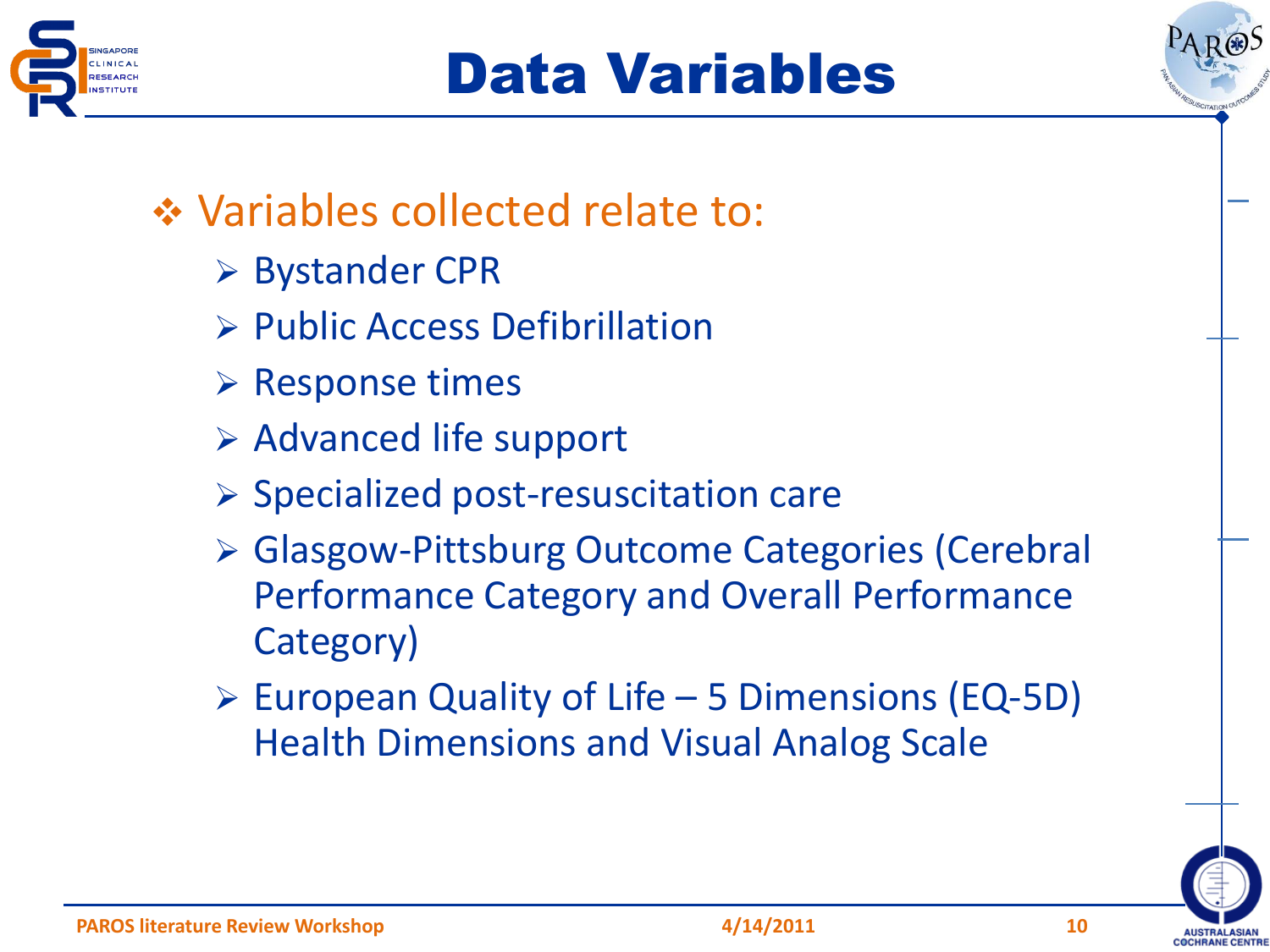



#### Two modes:

- Electronic Data Capture System (ePAROS.org)
- Export Field Entry

Pre-requisite for ePAROS.org is training how to use

#### ❖ Progress:

- Countries gone 'Live': Singapore, Malaysia, Thailand
- **► Country to go 'Live' soon: Dubai**
- ▶ Recoding to take place in: Taipei (in progress), Japan, Korea
- Countries with data already entered on: Singapore, Malaysia

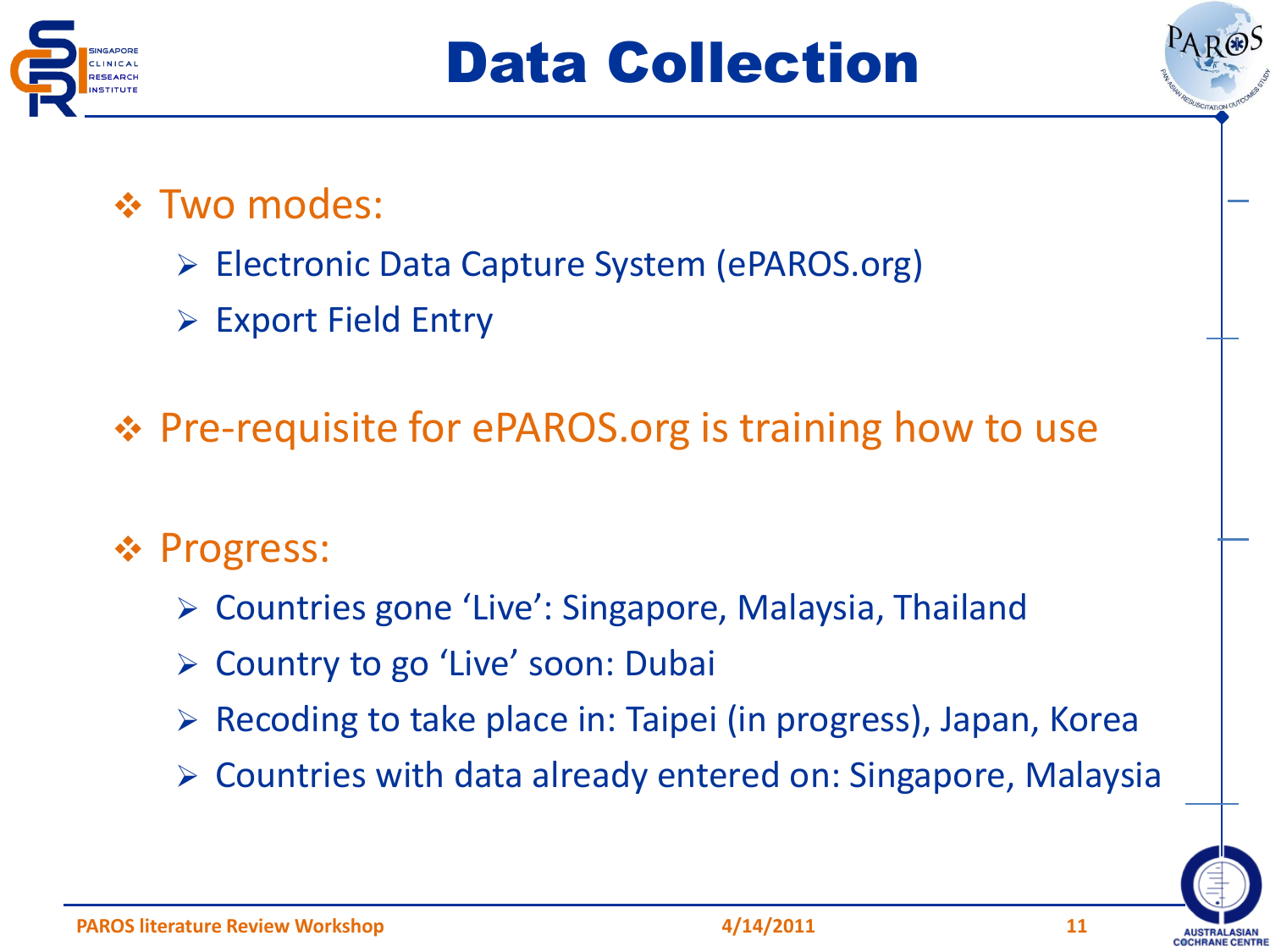



- **❖ Recoding of variables** 
	- $\triangleright$  Difference in coding for some variables
	- $\triangleright$  To standardize we have to recode
	- $\triangleright$  To write macros for the recoding
	- Work towards an XML standard for data transfer
	- Existence of some variables incompatible to Utstein style/taxonomy

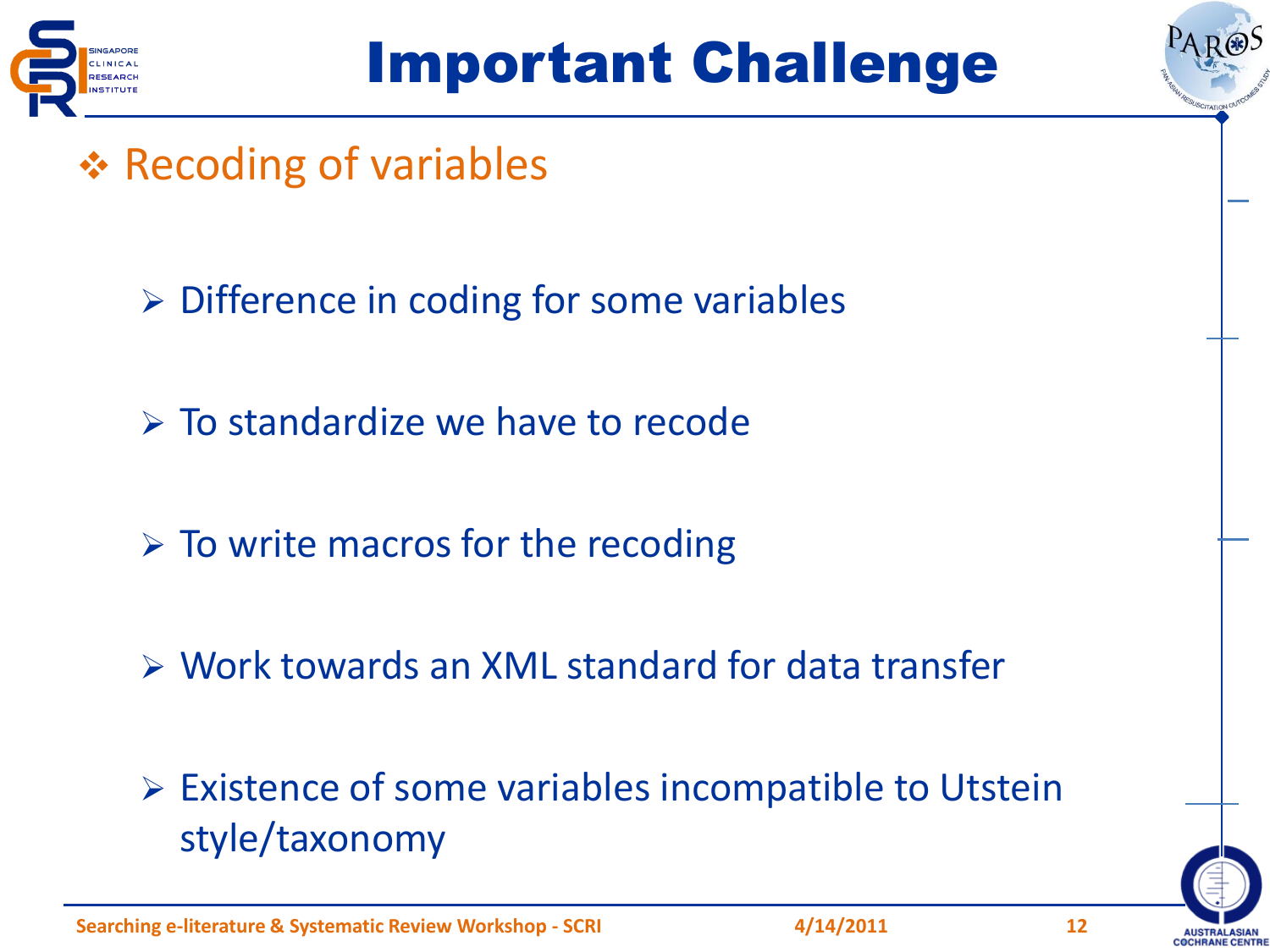



- By excluding some OHCAs, the true population incidence will be underestimated
- ❖ Is the etiology & risk factors for OHCA different than other Cardiovascular diseases
- The excluded OHCAs may have severe degree of risk factors, so the magnitude of risk for OHSA, may be underestimated and the prediction of survival overestimated
- The primary outcome (Survival to hospital discharge or survival to 30 days post cardiac arrest) and the secondary outcome on neurological status, and quality of Life will be confounded by in hospital treatment